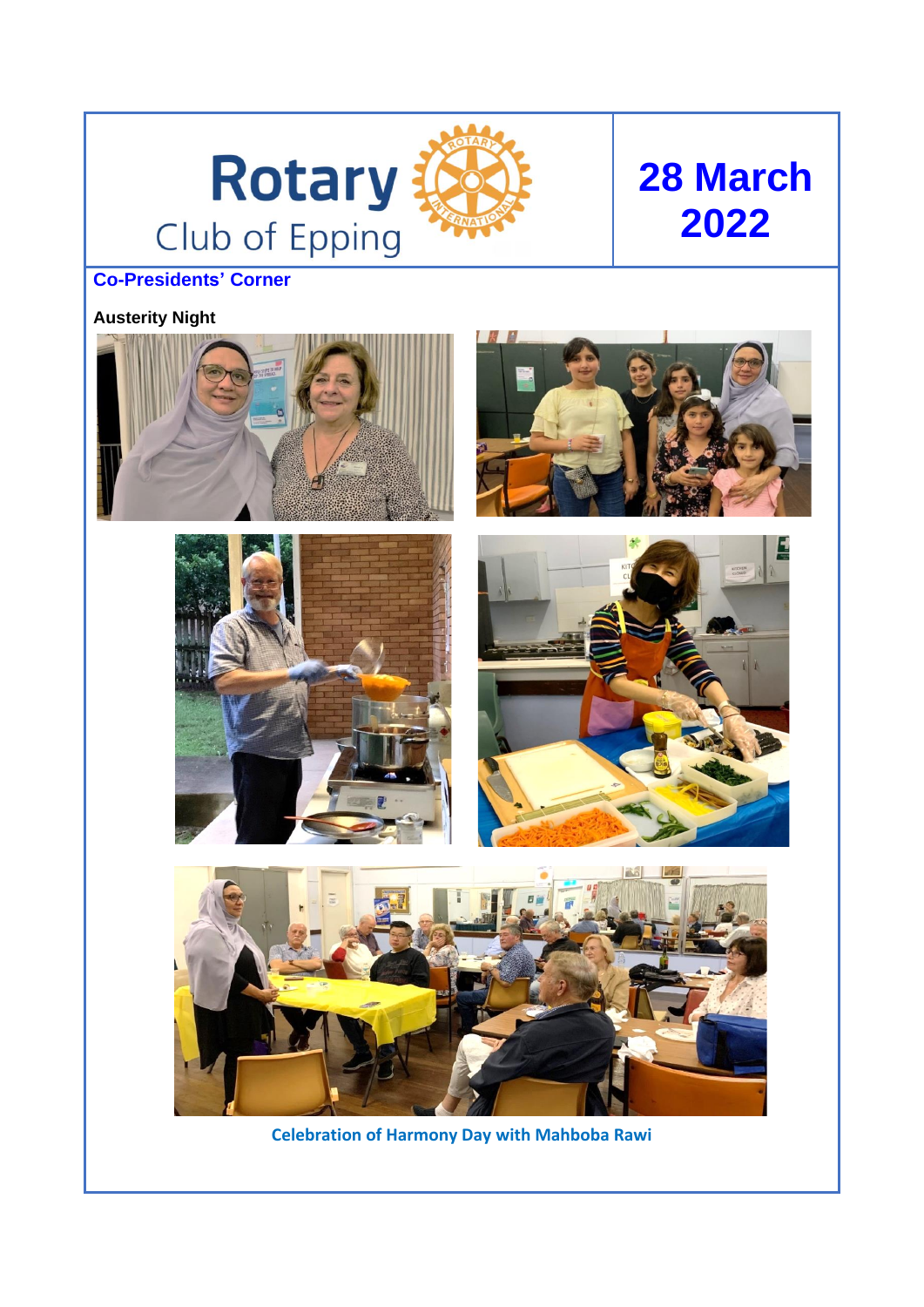

In celebration of Harmony Day, we invited Mahboba Rawi, OAM to talk to us about the situation in Afghanistan. This was our Austerity Fundraising evening for Mahboba's Promise.

The delicious meal was prepared by Ian Bittner and his partner Sunny followed by home-baked desserts donated by Anne Robinson, Heather Pinto, Monica Saville and Toula Serna

*A very special thanks to Ian and Suny who made a gargantuan effort at preparing and cooking the meal on the night. The planning and implementation of the operation was executed to military precision. They had thought of everything, and the feeding of the crowd went without a hitch*. Ian, we truly appreciate your time and energy. You're an organiser "par excellence"!

The Rotary Club of Epping has had an enduring relationship with Mahboba's Promise, an Australian charity which raises money for

the impoverished women and children of Afghanistan. In her talk on Monday, Mahboba spoke about the developments in Afghanistan since August 2021, when the Taliban overran the country and installed themselves in power. She explained how many people lost their lives, thousands fled the country on foot and many became displaced. Many of the displaced people ended up in Kabul and its environs. Mahboba's Promise found itself caring for and supporting thousands of displaced families, because this small grassroots organisation found itself alone in the field. All the foreign NGOs had left the country, including the United Nations. They continue to support many of those families and have plans to distribute 15,000 food packages to needy families in time for Ramadan which commences in April.

Two of the organisation's Hope Houses (orphanages) were taken over by the Taliban. These are located in Panjshir and Takhar. Panjshir was a stronghold which resisted the Taliban fiercely. As a result, many of the toughest battles were fought there. All orphans in Panjshir were relocated to the Kabul orphanage. It took months of negotiations to get the properties back, but they are in a ruined state.

Mahboba's Promise applied for evacuations for over 100 of vulnerable Afghan people, particularly those from Panjshir. The Australian government approved the evacuation of 17 people. 16 females and one young boy with his family. This family of 7 are now residing in Brisbane and the remaining orphan girls are under the protection of Mahboba, as their legal mother. Mahboba was joined at the dinner by 6 of her girls who currently go to local schools and are happily adapting to the Australian way of life. They are as protective of her as she is of them.

Mahboba is devastated by the new rule to disallow girls from education beyond primary schooling. She says people are going underground with courses for girls, but there's a risk of being caught. The economic situation is dire and despite being one of the poorest nations on earth, poverty is on the increase.

If you wish to donate directly to Mahboba's Promise, you can do so at [https://mahbobaspromise.org/](about:blank)

**Toula**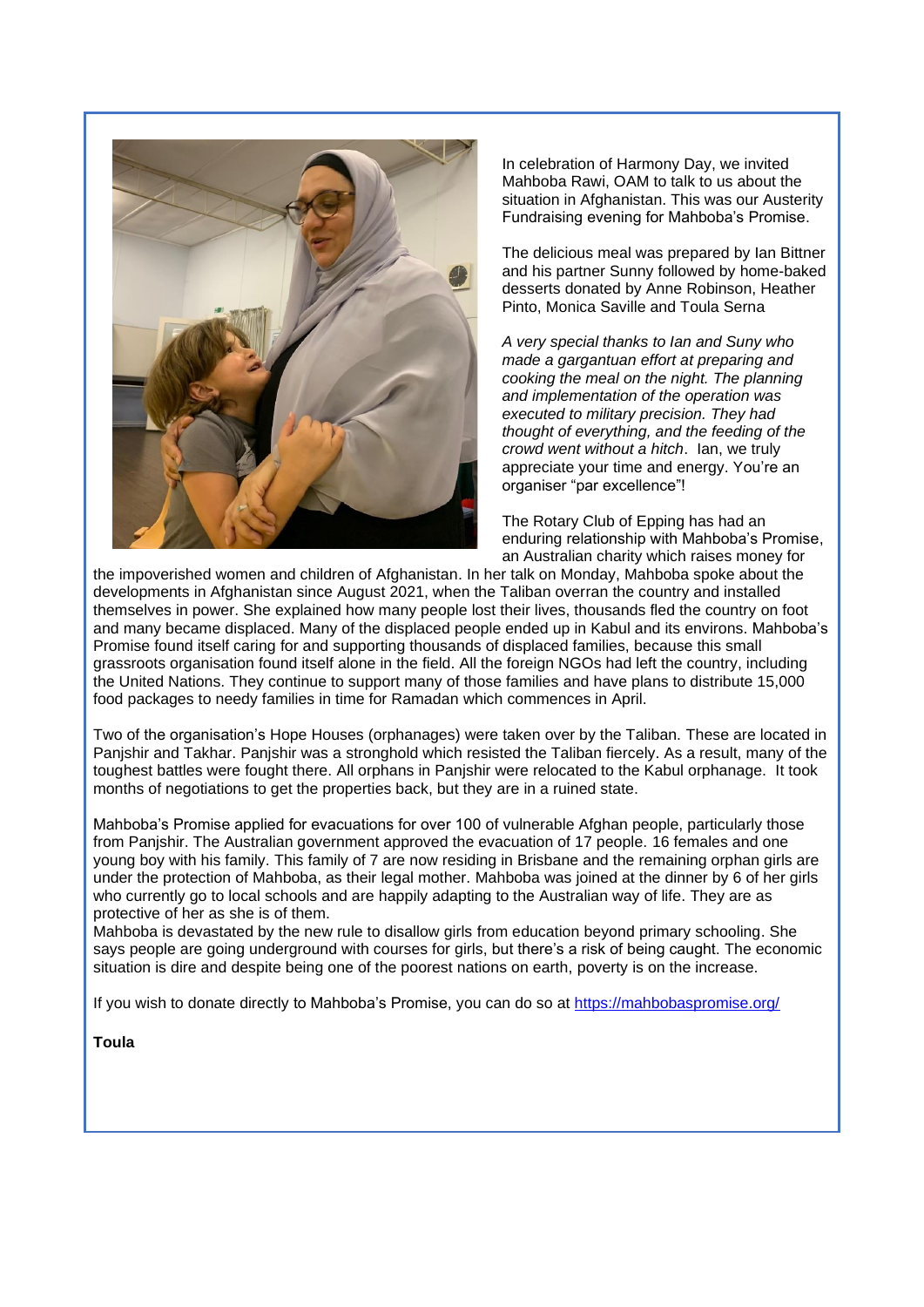

| Friday, April 01, 2022      | Launch of Community<br>Garden | <b>Community Event</b>                 | North Epping Primary School |
|-----------------------------|-------------------------------|----------------------------------------|-----------------------------|
| Saturday, April 02,<br>2022 | Paramatta Walk                | <b>Trevor Organising</b>               | l Paramatta                 |
| Monday, April 04,<br>2022   | Pride of Workmanship          | Acknowledgement of<br>local businesses | <b>Epping Club</b>          |
| Monday, April 11,<br>2022   | David Furse-Roberts           | <b>Political History</b>               | <b>Epping Hotel</b>         |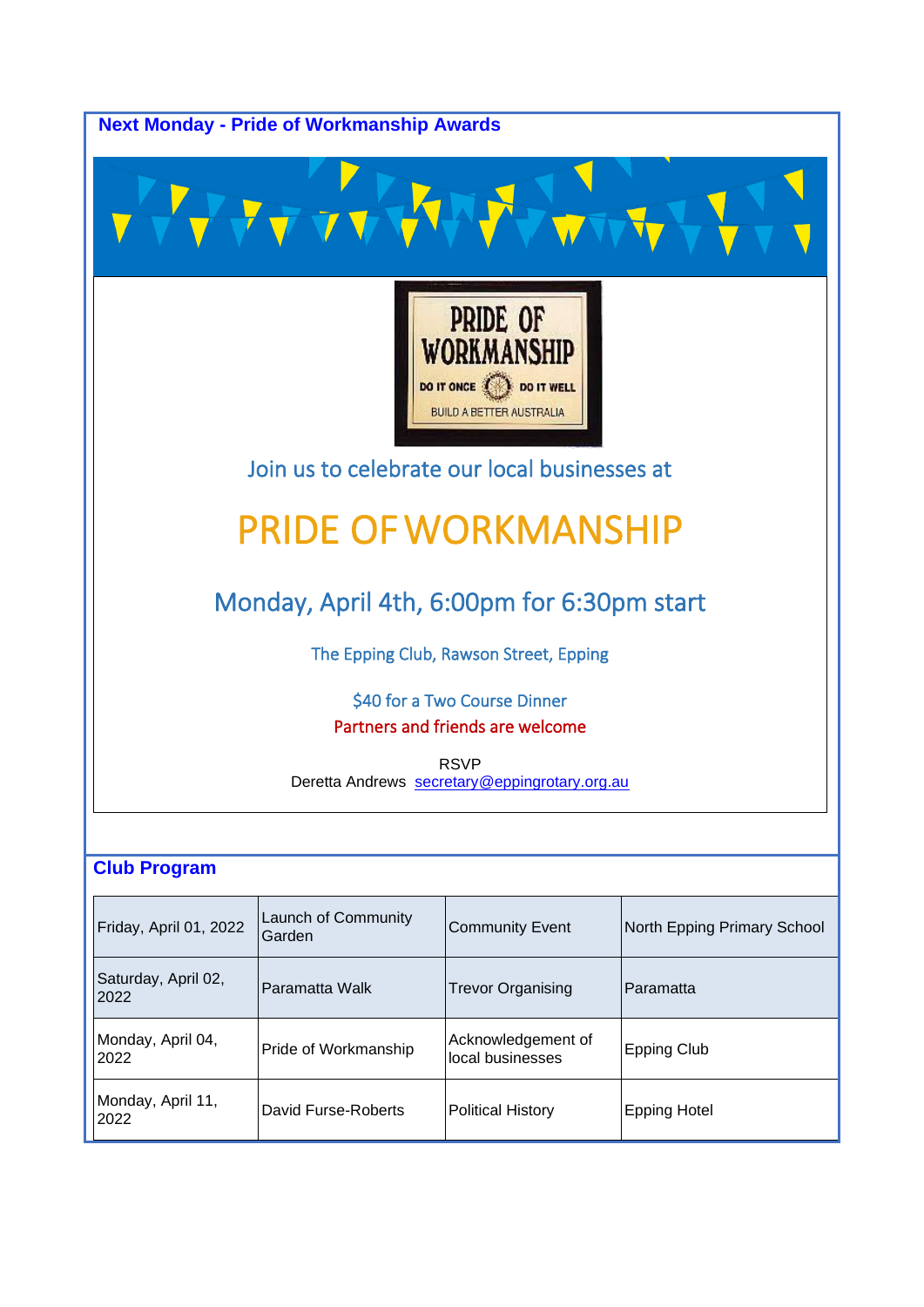| Monday, April 18,<br>2022 | No Meeting, Easter<br>Monday          |  |
|---------------------------|---------------------------------------|--|
| Monday, April 25,<br>2022 | No Meeting, Anzac Day<br>Dawn Service |  |

#### **Community Garden – Mulching in the Rain**

In readiness for the Community Garden Launch on **Friday May 1**, Peter organised a small group of volunteers to help prepare the garden for display on Friday. With the help of Alan and his trailer, a couple of loads of mulch were procured and spread all around the garden.

Many thanks to Peter for organising and for Alan, Janet, Trevor and Michael (from NEPS) for helping out. It's lovely to see the garden so well presented.

I wish to thank ALL the volunteers who worked on this project. It has been truly inspirational example of what can be achieved when a club gets together.

I wish to extend special thanks to **Alan Cunningham** who has been a rock of support. He spent many many hours doing physical labour and the use of his tools and trailer were much appreciate

A true friend

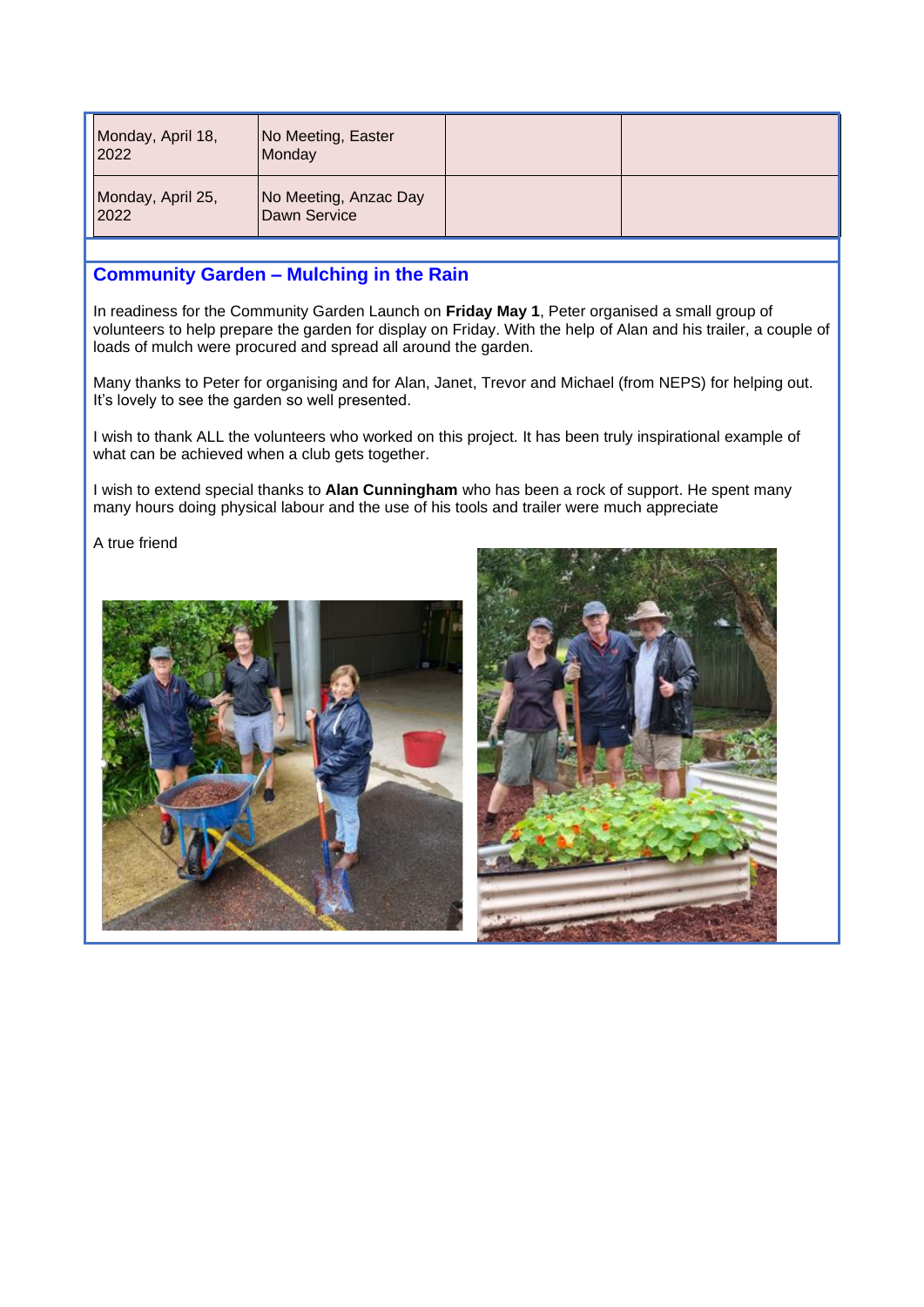

#### **Link to Community Gardens on our Web Site**

In preparation for the launch of the Community Garden on April 1, banners are being prepared and will be displayed at North Epping Primary School. The banners will include a QR-Code, which will lead to a page on our website. There you will find the story of the Community Garden, elegantly penned by Trevor McAlister.

Why don't you scan this QR-Code and follow the link to the story.

**Toula**



#### **Blast From the Past!**

On Wednesday night Geoff and I attended a concert of the Sydney Symphony Orchestra at the Sydney Town Hall. We bumped into Warren, who was our caterer at Boronia Grove for many years when our club meetings were held there. He is now employed by the caterer who has the contract for all the Town Hall functions - weddings, dinners, balls etc. He said the room hire fee is \$20,000 and some people spend as much as \$120,000 on flowers alone for their functions!

He asked after our club and sends his best wishes to our members.

**Monica Saville**

#### **RIM ARTICLES**

Please send RIM articles to Alan at [alan.baker.om@gmail.com](mailto:alan.baker.om@gmail.com) or rob@tosswill.com